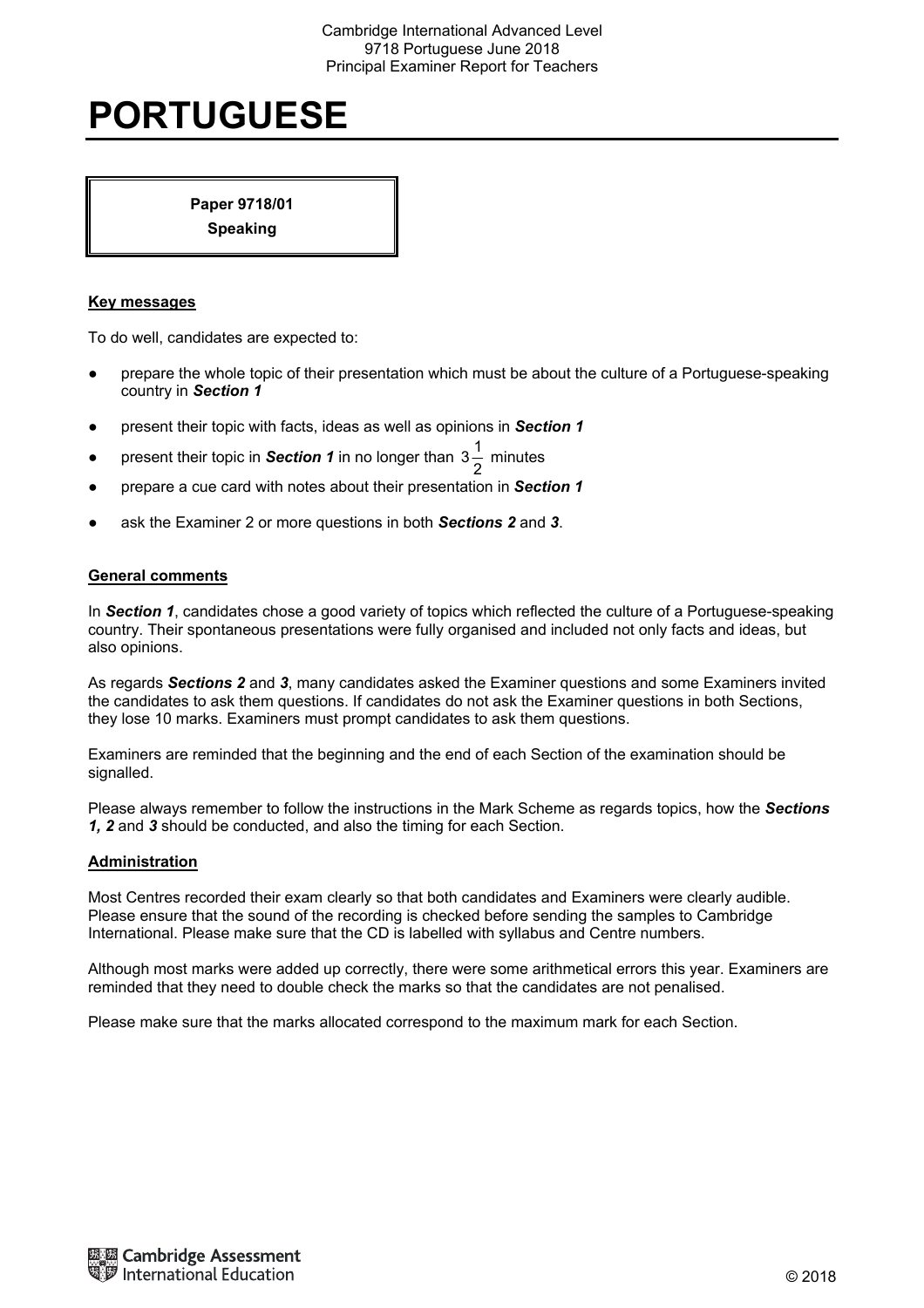### **Comments on specific questions**

### *Section 1*

In this Section, candidates are allowed to bring into the examination room a cue card (such as a postcard) in Portuguese to remind them of the main points they wish to make. Candidates may also bring in a limited quantity of illustrative material, such as maps, diagrams, statistics, pictures or short articles. However, a script of the presentation is not allowed.

Good candidates presented topics that reflected the culture of a Portuguese country. Some good examples were: crime in Brazil and Portugal with statistics and different types of crime, music in different parts of Portugal, employment and unemployment in Mozambique with facts as well as opinions, pollution in Manaus with facts, opinions and suggestions, etc.

General topics such as health and fitness, sports, the media, euthanasia should be avoided unless they reflect the culture of the Portuguese-speaking world. Also, candidates should not introduce themselves or talk about themselves in this Section.

Candidates should not be interrupted during their presentation.

Please abide by the timing stipulated in the Mark Scheme and interrupt the learner after 3½ minutes, which should be the timing for this Section.

### *Section 2*

Examiners conducted this Section well by asking pertinent and open questions about the candidates' presentations. It is important to remember that candidates should not continue presenting their topic in this Section. Examiners are reminded that they should ask candidates about their topic presentation.

It is essential to invite the candidates to ask the Examiner questions in this Section otherwise they will lose 5 marks. In order to achieve a high mark when asking the Examiner questions, candidates should use a range of question forms and they should be relevant to the topic under discussion.

Please make sure that long questions or comments by the Examiner are avoided to enable the candidates to have as much time as possible to express themselves.

Please abide by the timing stipulated in the Mark Scheme for this Section which should be between 7 and 8 minutes.

# *Section 3*

Most Examiners were prepared for this Section. They did not return to the topic in the candidates' presentations and they asked pertinent and open questions about several different topics such as sports, free time, work and leisure, inequality at work, living in the country and in the city, European music festivals and so on. Examiners are reminded that they need to cover at least two topics in depth during the General Conversation. Please see the Syllabus for topics to ask candidates.

As well as in *Section 2*, in this Section Examiners are reminded that they need to prompt candidates to ask the Examiner questions if they do not do so. These questions should be about the topic under discussion, and candidates should use a variety of question forms in order to attain the highest mark. Questions such as 'Do you agree?' or 'What do you think?' are not enough.

Examiners are reminded that they should ask candidates one question at a time and not two or three questions at the same time. It is also important not to complete the candidates' answers.

Please abide by the timing stipulated in the Mark Scheme for this Section which should be between 8 and 9 minutes.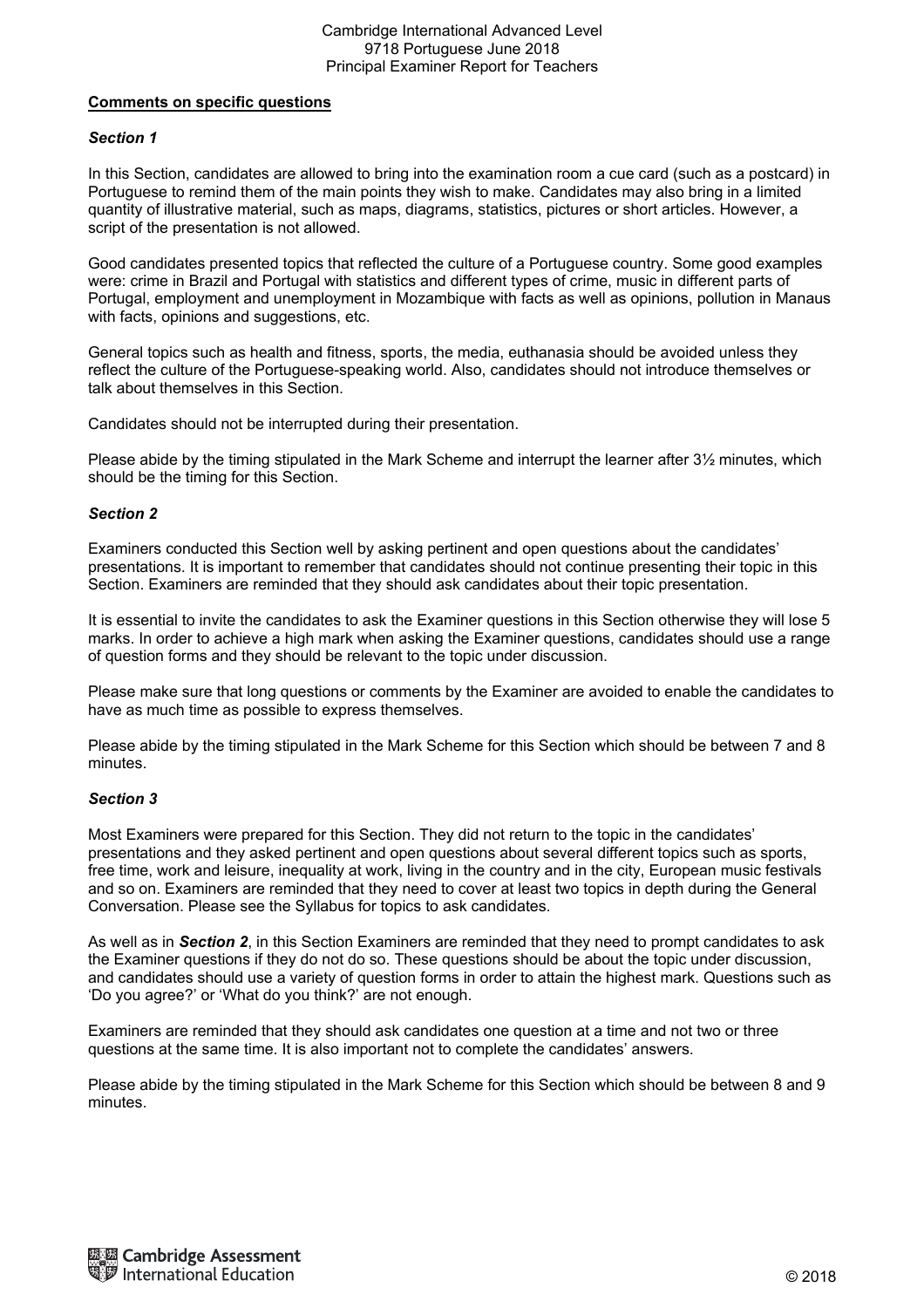# **"PORTUGUESE**

# **Paper 9718/02 Reading and Writing**

#### **Key messages**

Candidates should to demonstrate that they had read and understood the texts and could express themselves clearly. Therefore candidates should answer the questions according to the text, using a good command of the language by spelling words correctly.

### **General comments**

The two texts were about an interesting topic according to the candidates' age, which revealed a reasonable engagement by candidates.

Candidates should always make an effort to write legibly, and also avoid using slang language as they try to not to copy sentences from the texts.

### **Comments on specific questions**

#### **Exercise 1**

This question required candidates to find a word or a phrase in Text 1 which had the same meaning as the definitions given in **(a)** to **(e).**

The words given were of a similar level and frequency to those encountered in papers of previous years and most candidates were able to find the correct words/phrases. Candidates should take care that the word or words they choose from the text correspond grammatically with those they provide, that all elements are included in their answers, and that extra unnecessary words are not written.

Quite a lot of candidates also used the word "variam" for **1(e)** which was not correct.

#### **Exercise 2**

This question required candidates to re-express sentences from the text beginning with phrases provided in the question and demonstrate their knowledge of grammar. This proved to be challenging for many candidates. Answers should not contain spelling mistakes, incorrect accents where applicable, and unnecessary additions. The only changes to be made to these sentences are those grammatical and syntactical ones that the new introductory words elicit. Accuracy is crucial in this task and candidates have to make it very clear which spelling and accentuation is used in their answers.

# **Exercise 3**

This question assessed candidates' ability to paraphrase in Portuguese.

- **(a)** This question was challenging because of the interpretation of "efeitos" and also because other effects not mentioned in the texts were included. Candidates should always refer to the texts and not add their own opinion.
- **(b)** Many candidates only wrote "prejudicial" rather of "prejudicial para a comunicação/conversa."
- **(c)** Many candidates simply mentioned the fact that the elderly generation was less tolerant regarding the use of the mobile phone, without clarifying social situations.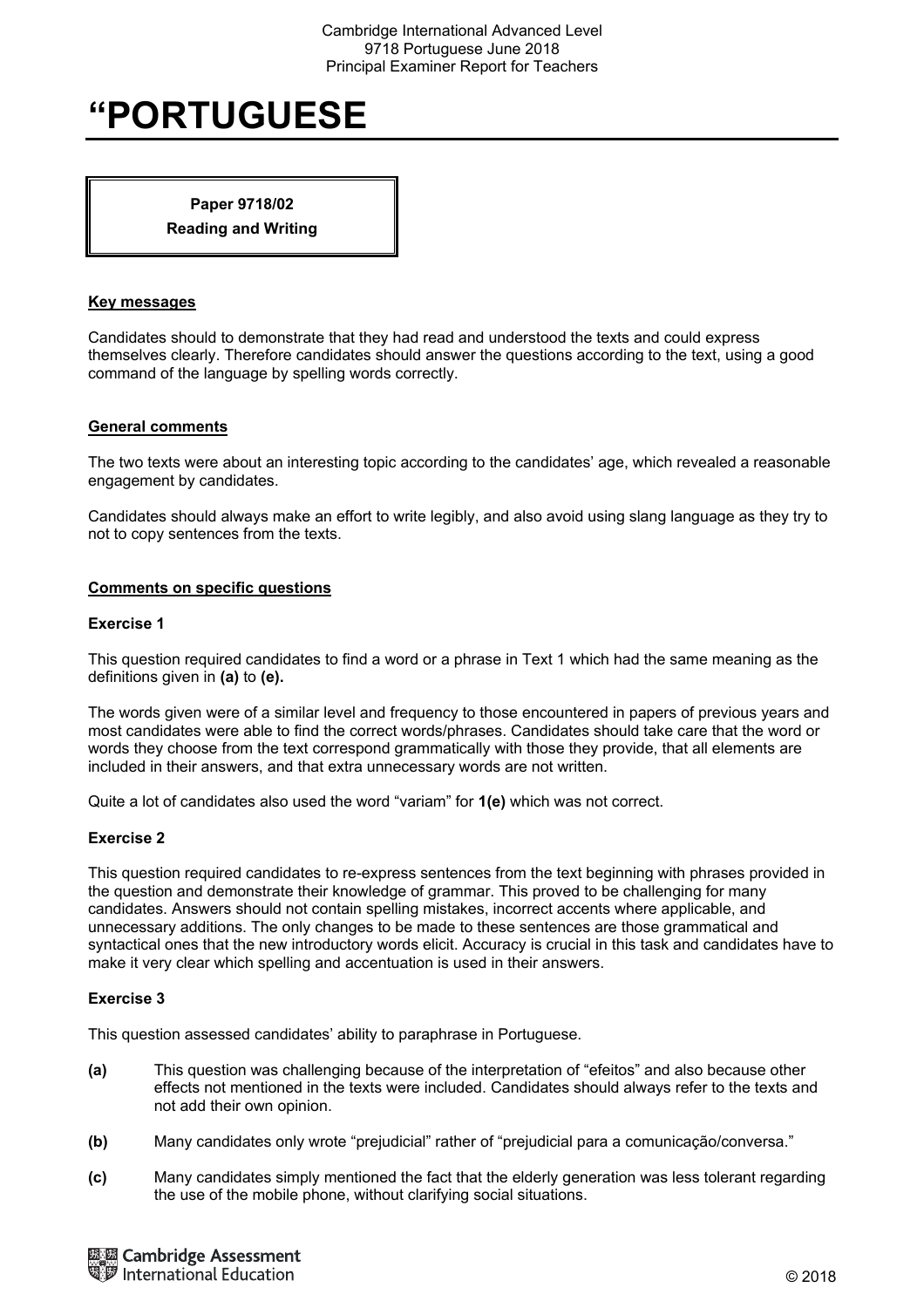- **(d)** Many candidates only wrote "Quando contribui para a comunicação/conversa" and the correct answer was: "Quando contribui para a comunicação/conversa entre as pessoas presentes." The full mark was only given when all the information was there.
- **(e)** This question was, generally, well answered.

### **Exercise 4**

- **(a)** Many candidates mentioned "dependência" rather than "dependência emocional".
- **(c)** This question was, generally, well answered.
- **(d) and (e)** Many candidates swapped around the answers to these two questions.

### **Exercise 5**

**(a)** The most successful candidates often showed clear evidence of planning attentively using information of the texts. The advantages and disadvantages of using a mobile phone were clear.

Unfortunately some candidates provided their own ideas and did not refer to the texts.

**(b)** This was the question where candidates could have used their own words and could give their personal opinion but many candidates were not able to do that and just repeated themselves by copying not only reasons given by the texts but also using exactly the same words.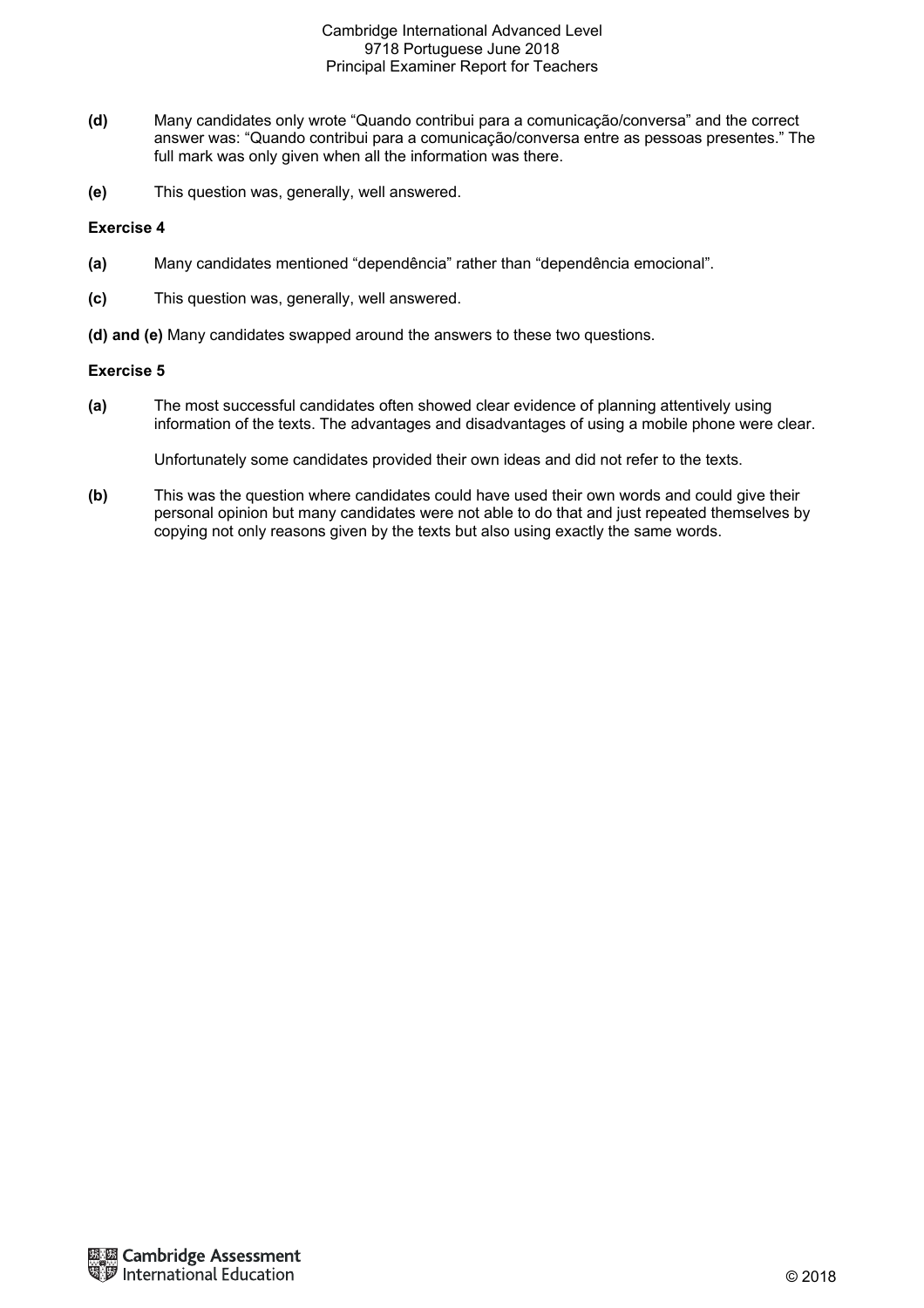# **PORTUGUESE**

**Paper 9718/03** 

**Essay** 

# **Key messages**

Candidates should:

- Plan ideas before writing in order to answer the question properly and to avoid repetition of ideas.
- Answer the question that is being asked, not the question the learner would like to answer, in clear paragraphs with an introduction, development and conclusion.
- Use a range of different vocabulary.
- Use correct grammar (prepositions, punctuation, spelling, accentuation and so on).
- Use a range of conjunctions to organise their ideas coherently.

### **General comments**

Many candidates wrote essays that were detailed, clearly relevant to the question and coherently argued and structured in clear paragraphs. They were also very well illustrated. Candidates should avoid deviating from the question because they can lose marks.

Good responses showed a confident use of complex sentences and they were generally accurate with correct grammar. Also, the vocabulary was varied. Candidates should study or revise the grammar rules before taking the examination. Essays should show a good grasp of grammar to convey the message clearly.

#### **Comments on specific questions**

#### **Question 1**

The question was in the future and a good number of candidates digressed from the topic and wrote in the past or present and forgot to write about what will happen to family life in the future. Candidates should avoid answering the question only in the last paragraph because they will lose marks. The whole essay should be about the future of family life with different examples.

Good responses answered the question with a good sentence structure and conjunctions to link their ideas. Their grammar was mostly accurate. Long sentences should be avoided and correct punctuation should be used so that the message is not impaired.

# **Question 2**

Many candidates chose this question. Writing about the topic of urban and rural life is not the correct way of answering the question. Candidates need to be aware that they need to write about the question and not the topic.

There were good examples of arguments organised by using sign post words or phrases such as 'firstly', 'secondly', 'in addition', 'in conclusion' and so on. Good candidates showed confident use of complex sentence patterns and their essays were generally accurate. Consistently simple or pedestrian sentence patterns with persistent errors should be avoided so that the learner can achieve a high mark.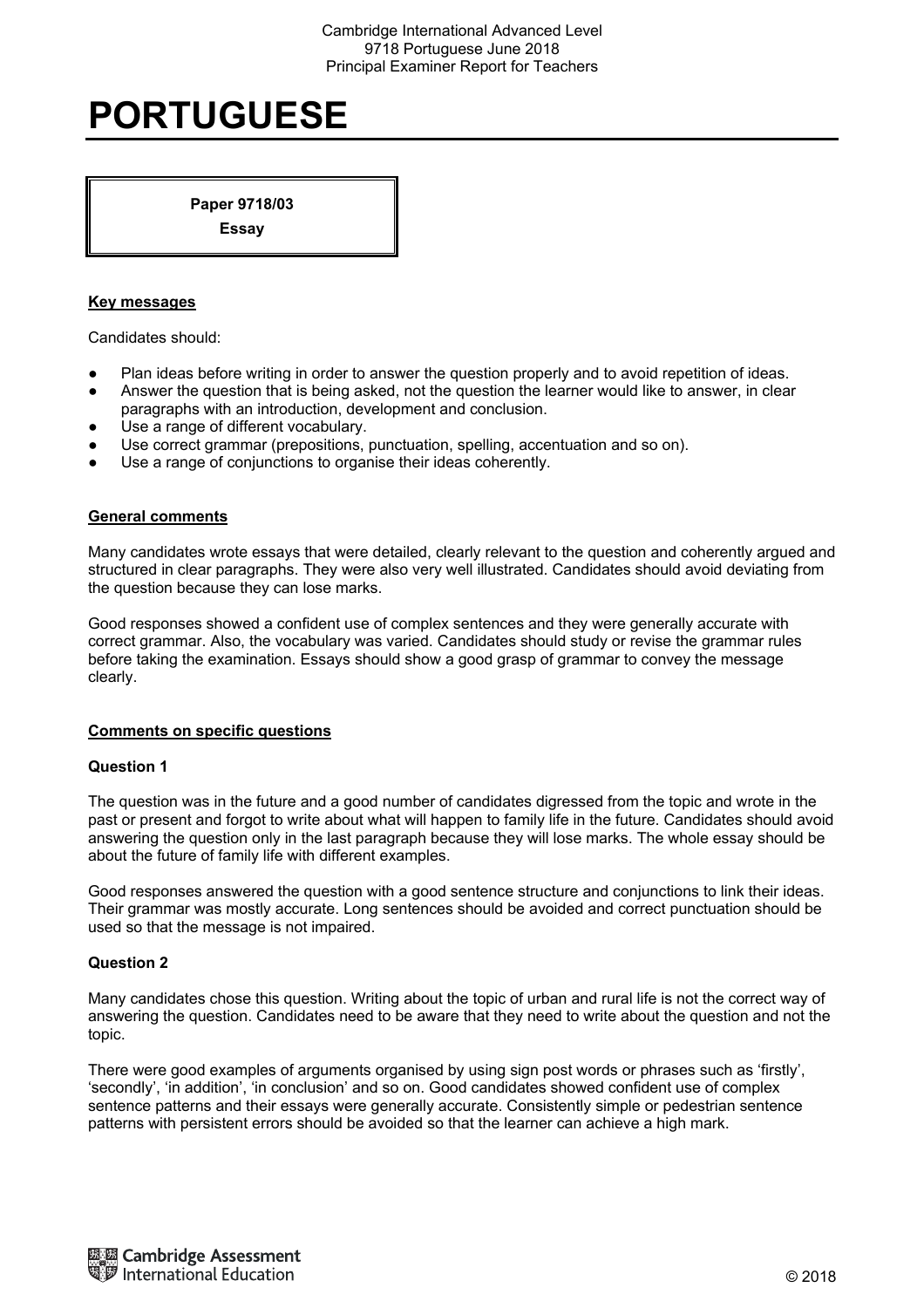# **Question 3**

Few candidates answered this question. They said that it was important to learn philosophy at School because many areas were connected to it. It was essential to develop questioning skills and find solutions. These essays were clearly illustrated in clear paragraphs and the conclusion summarised the ideas mentioned in previous paragraphs. Candidates should be sure that they understand the question before writing about it and they should not digress from the topic.

#### **Question 4**

This question consists of two parts and many candidates answered it very well by writing about the benefits of tourism and also about the bad points of it. Good responses explained that the benefits of tourism overcome the damage that it can cause. As a result, the question was fully answered. Candidates should avoid writing about tourism only and be aware that there are two points to discuss in the question.

### **Question 5**

This question consists of two parts and good responses included that it is important to preserve the quality of life rather than just the cultural heritage of a country. Candidates need to write about the two parts of the question and not about cultural heritage only.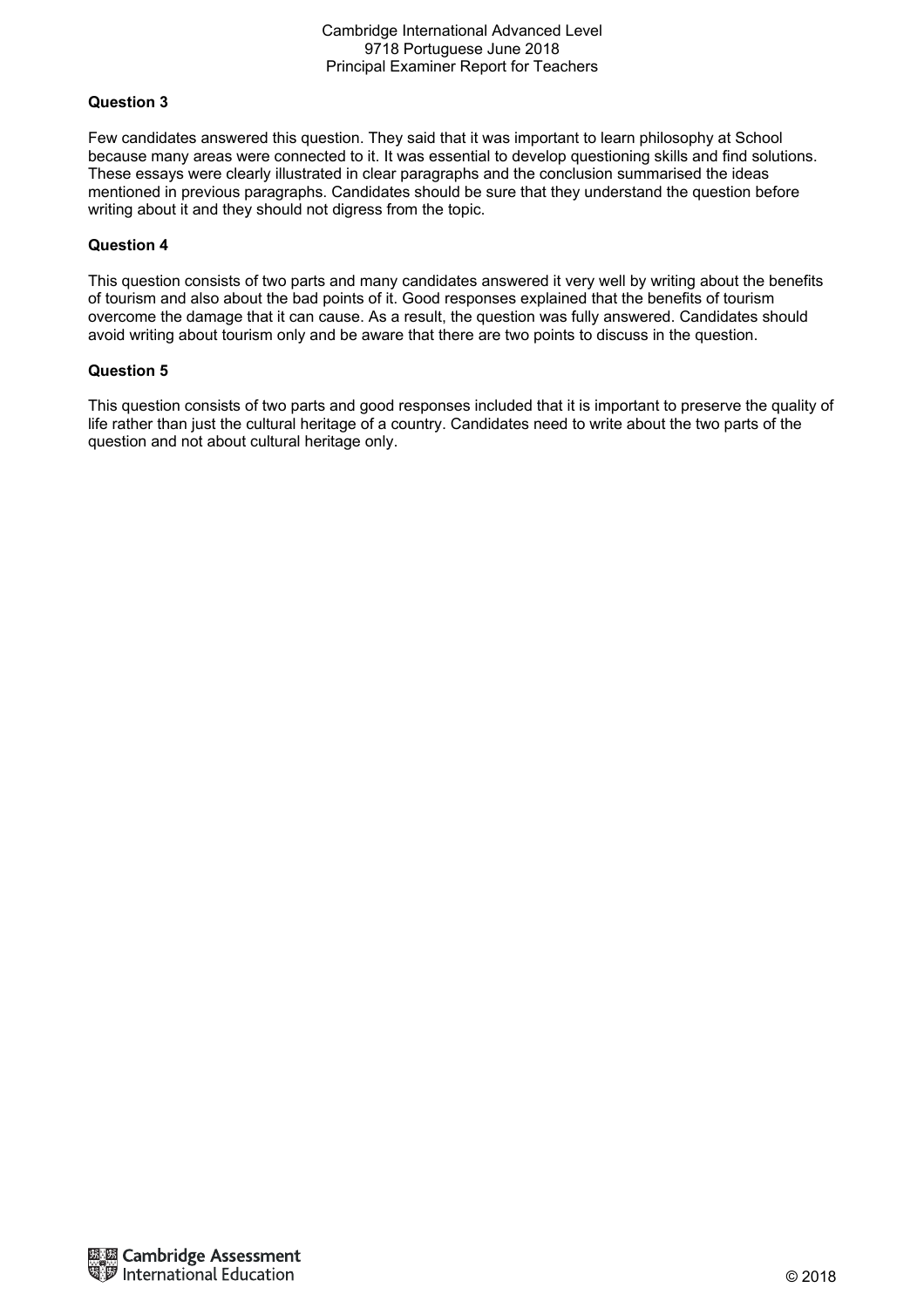# **PORTUGUESE**

**Paper 9718/04 Texts** 

# **Key messages**

To do well in this paper, candidates should:

- Check carefully that they manage their time in the examination room well and answer three questions on three different texts.
- Check carefully that they answer one question from *section 1*, one question from *section 2* and one other as long as it is not from the same text as the previous questions.
- Think carefully about what the question is asking them before they start to write and do not be tempted to write everything they know about the book in one question.
- Refer to the question during the answer using quotes where possible (without page numbers).
- Label questions with the number and passage-based questions with **(i)** and **(ii)**.
- Choose carefully either **(a)** or **(b)** and invest in providing as complete and relevant an answer to that one question as possible.
- Finish with a concluding paragraph without repeating everything that has been said previously.
- Make sure their handwriting is clear.

#### **General comments**

To do well in this paper, candidates are expected to use their own language, show their ability to organise material, demonstrate close attention to the detail of passages, have a good insight when discussing characters and be sensitive to the language and to the author's intentions. Quality of Language is also important, therefore candidates should display a good command of the language by spelling words correctly, varying the way they start their sentences and showing a good grasp of grammatical structures.

Some candidates only answered 2 question and there were a few who only answered **Question a(i)**. Candidates are reminded to follow the rubric.

Many candidates did well, and produced responses in the 16–17 band: Painstaking. Sound knowledge of texts; mainly relevant. Some attempt to analyse and compare, some sense of understanding. Possibly not in full control of material; solid but indiscriminate. Candidates should write focused and coherent essays and not write too much.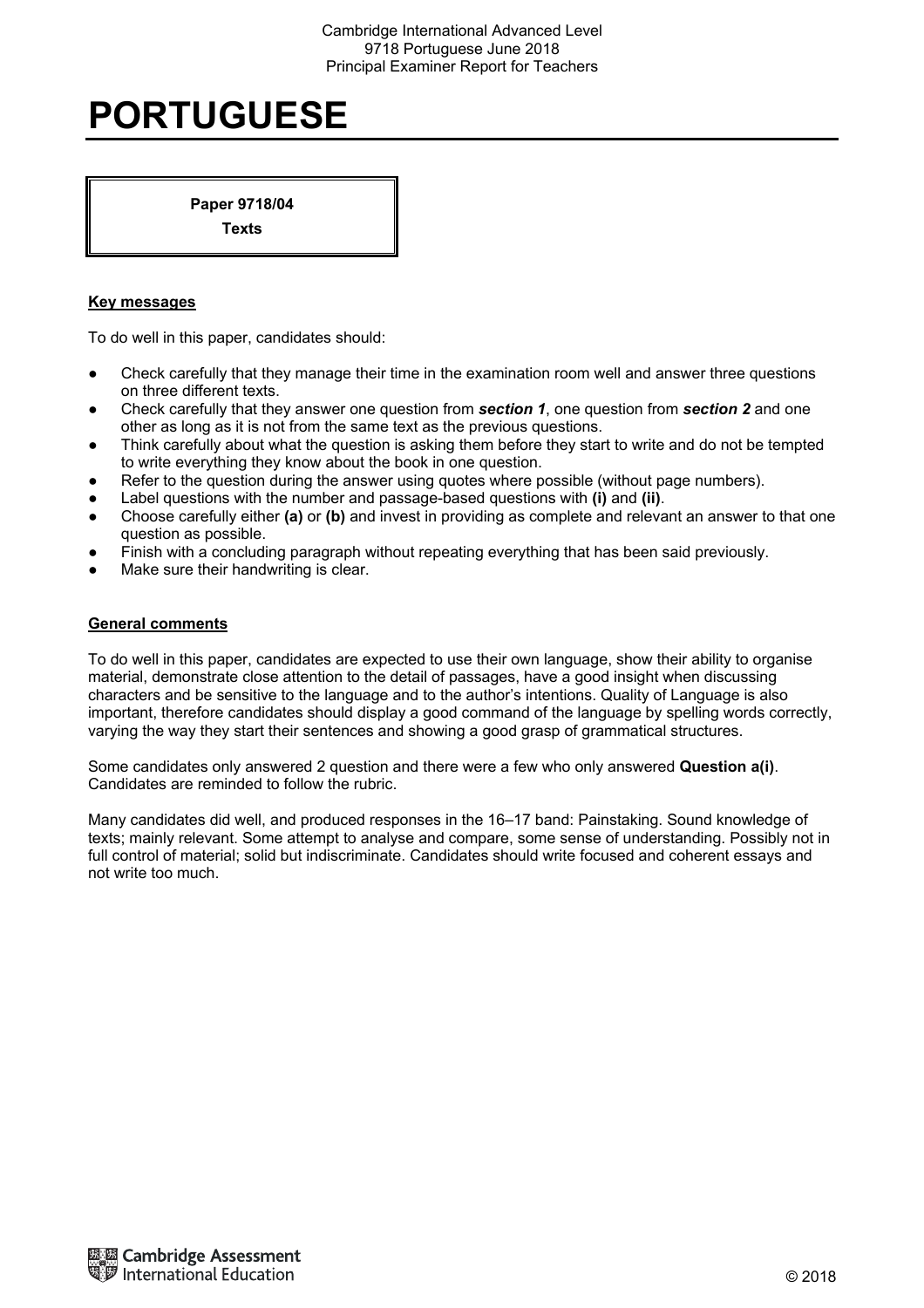# **Comments on specific questions**

# *Section 1*

# **Question 1**

José Saramago: *Memorial do Convento* 

- **(a)** This was the most popular question but some candidates failed to describe Blimunda. Many candidates knew her story with Baltasar but could not give examples or reasons for the two of them to be together. Many mentioned the passarola and wrote a lot about it. Some candidates also wrote about the importance of the numbers and the Convento de Mafra which was expected to be done in **Question (b)** and not here.
- **(b)** Many candidates were able to explain the importance of these three symbols. There was a lot of detail in most of the answers and sometimes quotes from the original text too.

### **Question 2**

*Mia Couto: Terra Sonâmbula* 

- **(a)** This question was also very popular. Many candidates wrote about the naparamas and some gave very good answers explaining why Kindzu wanted to become one of them but unfortunately the many were not able to answer the second part of the question and gave no example or quotes, abd wrote very brief answers.
- **(b)** Not all candidates thought Farida represented the women from Mozambique but were able to justify their answers. It's a shame that many candidates did not understand what Romão represented when they described the part of the book where he took advantage of Farida.

### **Question 3**

Erico Veríssimo: *Olhai os Lírios do Campo* 

- **(a)** Many candidates answered this question and were able to explain why Eugénio and Eunice's relationship did not work. There was a lot of detail but also a lot of repetition.
- **(b)** There were few responses to this question.

#### **Question 4**

Rachel de Queiroz: *As três Marias* 

- **(a)** In general, candidates answered this question well. Some candidates did not have higher marks here because they only focused their attention in Guta's love life and mentioned only briefly the other two main characters.
- **(b)** Many candidates were able to write about the stratification of the society inside the convent School and used quotes to express Guta's point of view, how she felt while she was at this School and the impact it had in her life.

### **Question 5**

Lídia Jorge: *A Costa dos Murmúrios* 

- **(a)** There were few responses to this question.
- **(b)** As this was a new book only a few candidates answered these questions but the ones who did were able to understand how women were treated and what made them be unfaithful while the husbands were away. There were some very reasonable answers.